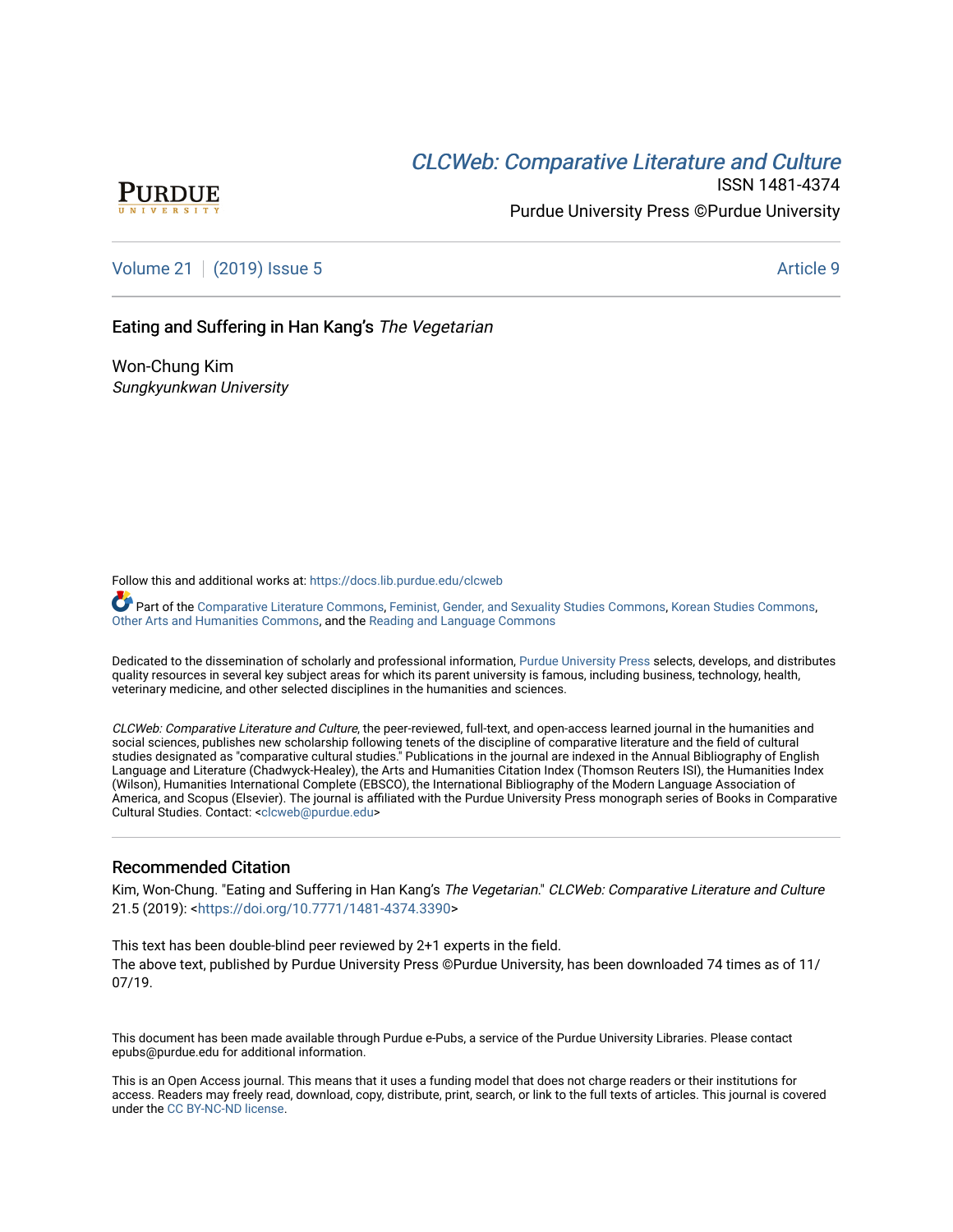**PURDUE** UNIVERSITY PRESS <[http://www.thepress.purdue.edu>](http://www.thepress.purdue.edu/)

## *CLCWeb: Comparative Literature and Culture*

ISSN 1481-4374 [<http://docs.lib.purdue.edu/clcweb>](http://docs.lib.purdue.edu/clcweb) Purdue University Press **©**Purdue University

*CLCWeb: Comparative Literature and Culture*, the peer-reviewed, full-text, and open-access learned journal in the humanities and social sciences, publishes new scholarship following tenets of the discipline of comparative literature and the field of cultural studies designated as "comparative cultural studies." In addition to the publication of articles, the journal publishes review articles of scholarly books and publishes research material in its *Library Series.*  Publications in the journal are indexed in the Annual Bibliography of English Language and Literature (Chadwyck-Healey), the Arts and Humanities Citation Index (Thomson Reuters ISI), the Humanities Index (Wilson), Humanities International Complete (EBSCO), the International Bibliography of the Modern Language Association of America, and Scopus (Elsevier). The journal is affiliated with the Purdue University Press monograph series of Books in Comparative Cultural Studies. Contact: [<clcweb@purdue.edu>](mailto:clcweb@purdue.edu)

# **Volume 21 Issue 6 (September 2019) Article 9 Won-Chung Kim,**

**"Eating and Suffering in Han Kang's** *The Vegetarian***"**

<http://docs.lib.purdue.edu/clcweb/vol21/iss5/9>

Contents of *CLCWeb: Comparative Literature and Culture* **21.5 (2019)** Special Issue *Suffering, Endurance, Understanding*. **Ed. Simon Estok, Douglas Berman, and Frank Stevenson**

[<http://docs.lib.purdue.edu/clcweb/vol21/iss5/>](http://docs.lib.purdue.edu/clcweb/vol21/iss5/)

**Abstract:** In his article "Eating and Suffering in Han Kang's *The Vegetarian*" Won-Chung Kim examines how Han investigates suffering through the topic of food and eating. Kim shows that *The Vegetarian* is a work that thoroughly investigates both what constitutes suffering and what role carno-phallogocentric thinking can play in such suffering: suffering becomes in the novel a psychological, physical, and spiritual effect of dietary resistance to male-dominated Korean society. After offering a working definition of sufferings, Kim argues how the suffering caused by Yeong-hye's refusal to follow the reigning norms of the meat eating, patriarchal society disintegrates the intactness of her personhood as a woman and a vegetarian. By metamorphosing her into a "given" face of a suffering victim that haunts us, Yeong-hye provocatively challenges us to reframe the current violent structure of our eating.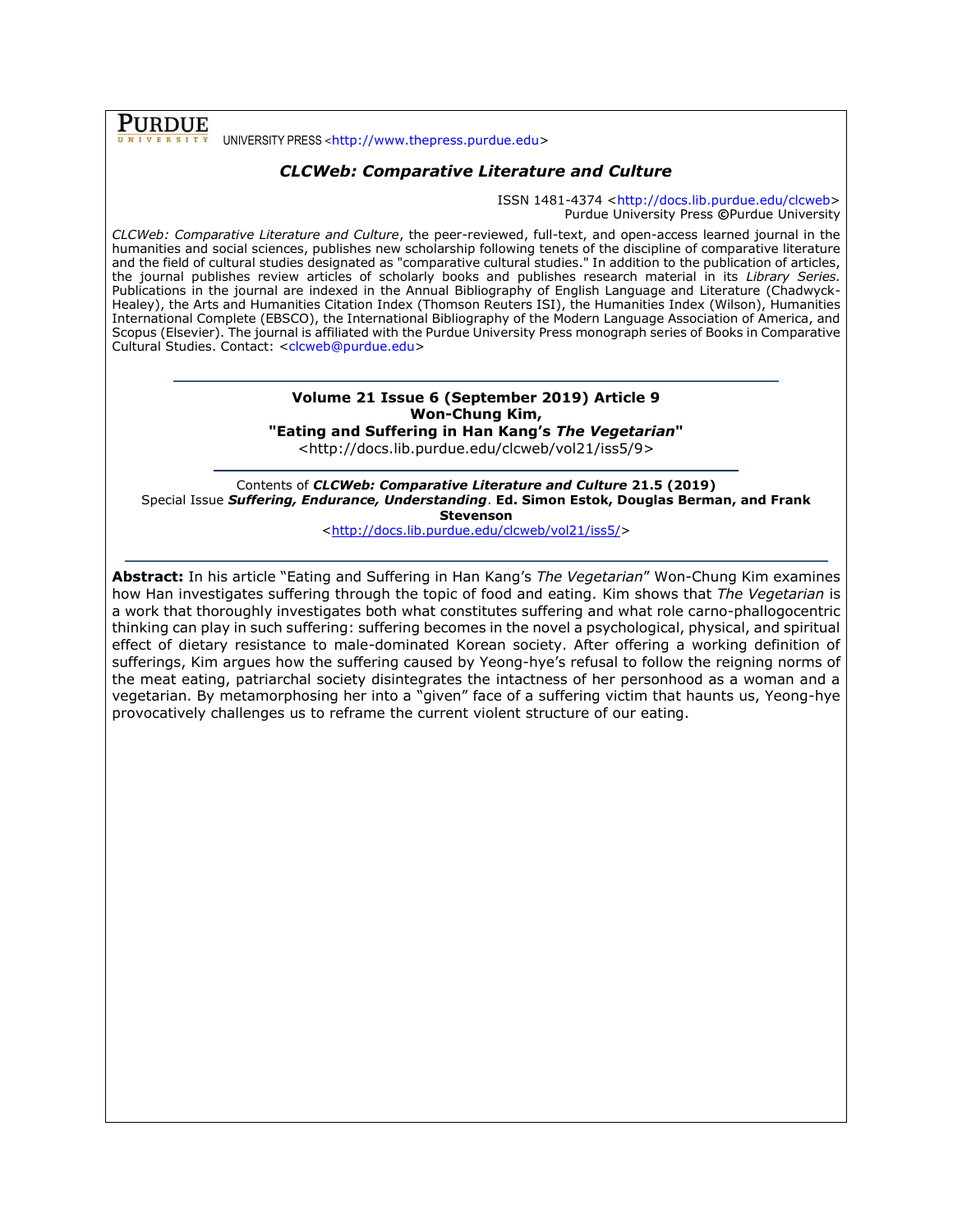### **Won-Chung KIM**

#### **Eating and Suffering in Han Kang's** *The Vegetarian*

Han Kang's<sup>1</sup> *The Vegetarian,* one of the most internationally known Korean novels, is a relentless investigation of the violence and the nature of suffering in our world. Unlike what the title of the novel may suggest, it is not a story about a vegetarian *per se*; rather, it is a work that investigates the what constitutes suffering in humanity's life and its characteristics. Numerous critics and theorists have attempted to define suffering. These definitions help us to understand the representation of suffering in Han's novel. *The Vegetarian* is a novel that thoroughly interrogates both what constitutes suffering and what role carno-phallogocentric thinking can play in such suffering: suffering becomes in this novel a psychological, physical, and spiritual effect of dietary resistance to male-dominated Korean society. Central to these definitions is the concept of corporeal and psychological /spiritual disintegration. Han's novel portrays precisely such disintegration. A victim of a meat-based sexist culture and a social system that requires harmony and conformity for its own integrity, the protagonist Yeong-hye threatens not only her own safety but also the very integrity of the society of which she is a part. Jacques Derrida describes the complex theoretical interplay between meat and sexuality in the concept of carnophallogocentrism, which he defines partially as an "interiorization of the phallus and the necessity of its passage through the mouth" (113). While it is not necessary here to get into all of the complexities of the philosophy Derrida is discussing, the link between an aggressive and violent (phallus-centered) heterosexuality, on the one hand, and meat, on the other, is pertinent here. This is a novel that challenges binaries. Two of these (assailant/victim, woman/vegetarian) characterize Yeong-hye's suffering. The close intersection of Yeong-hye's suffering as a vegetarian woman with the pain of animals in the meat-eating patriarchal society in the novel poses questions about our culture and its reiteration of violence to other beings. In *The Vegetarian*, suffering becomes a psychological, physical, and spiritual effect of dietary resistance to male-dominated Korean society.

Though suffering has been an inescapable part of human life, surprisingly little academic research has been done on it until recently. So far, one of the most commonly accepted definitions of suffering is the one proposed by Eric Cassell that it involves a sense of impending personal disintegration. In "The Nature of Suffering and the Goals of Medicine," Cassell distinguishes suffering from pain and distress and argues that suffering has three distinctive characteristics. The first one is that "suffering is experienced by persons" (131). Suffering is something that is experienced by a whole of a person, not by a mind or body separately: "bodies do not suffer, persons suffer." Behind his emphasis of this personhood of a suffering human lies Cassell's attempt to reject the historical dualism of mind and body: "We are of a piece; virtually nothing happens to one part that does not affect the others" (Cassell, *The Nature* vii). The second proposition is that "suffering occurs when an impending destruction of the person is perceived" (131). Suffering is more than the physical pain or threat, being "the state of severe distress associated with events that threaten the intactness of the person" (131). The third suggestion he makes is that "suffering can occur in relation to any aspect of the person" (131). Suffering influences all the aspects of one's personal, social, and even spiritual life. In sum, suffering is, in Cassell's view, is something that occurs to a person which menaces one's integrity and damages one's life in all areas of one's life. Yeong-hye, the female protagonist of *The Vegetarian*, undergoes precisely the severe disintegration of her personhood both as a woman and a vegetarian; her refusal to eat meat jeopardizes her whole life and brings her not only a physical pain but also almost unbearable psychological and spiritual distress.

While Cassell examines the phenomena that a suffering person shows from the medical point of view, Emmanuel Levinas investigates philosophically the inner landscape of the man in suffering. In his influential essay on suffering, "Useless Suffering," he argues that suffering is something that is "given" in this world, that is, something that is "an excess," a "too much" and always there beyond our power. His argument that "suffering is at once what disturbs order and this disturbance itself. It is not only the consciousness of rejection or a symptom of rejection, but this rejection itself; a backwards consciousness, 'operating' not as 'grasp' but as revulsion" (156) explicitly shows why it is hard to accept and endure suffering. The second characteristics of suffering Levinas points out is its passivity. The person in suffering cannot act out his or her will positively but is forced into submission, as we can infer from Levinas' words that "It [suffering] is no longer the performance of an act of consciousness, but, in its adversity, a submission; and even a submission to the submitting, since the content of which the

 $<sup>1</sup>$  The family name comes first in Asian countries, including Korea. Therefore, Kang is the given name and Han is</sup> the family name.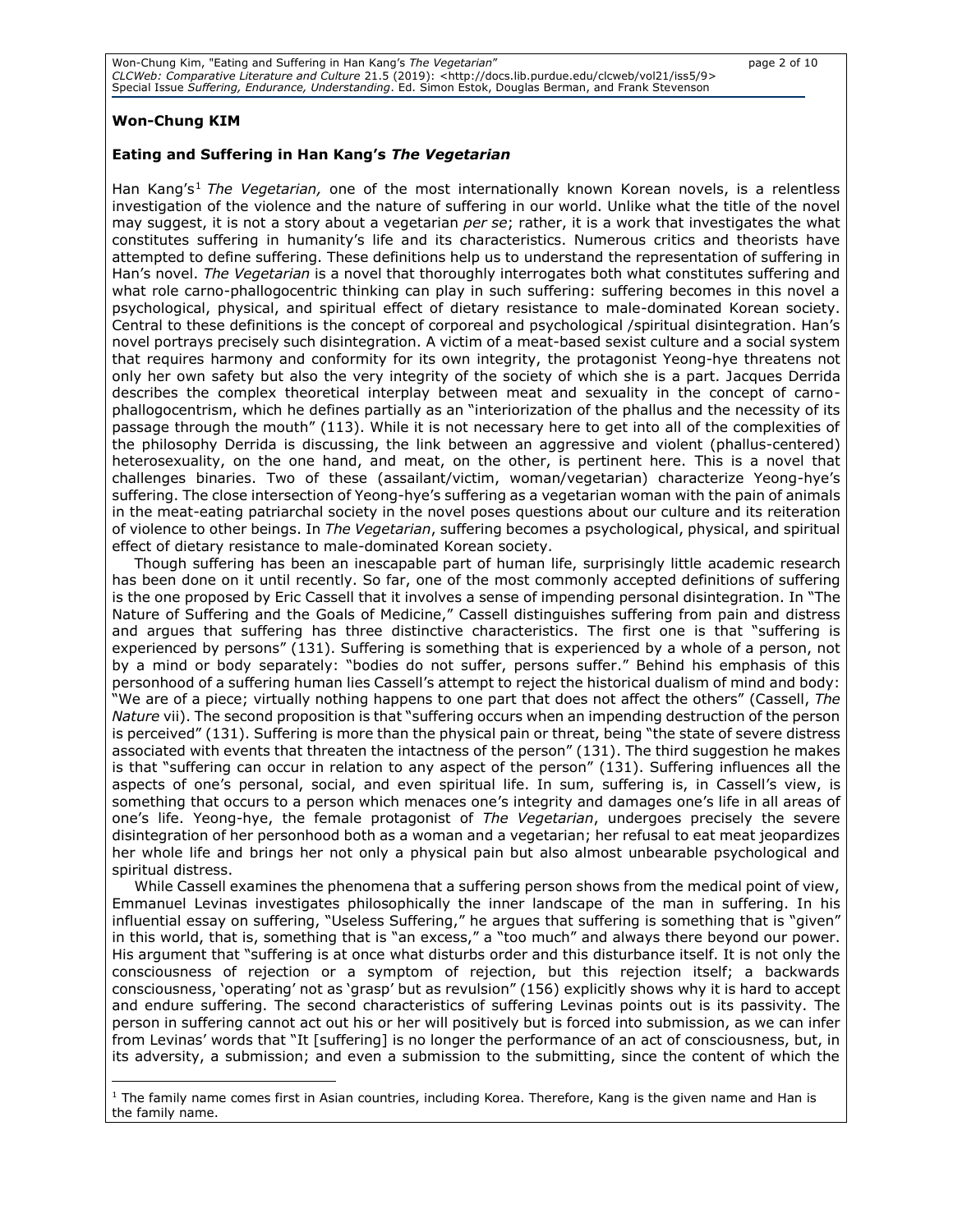### Won-Chung Kim, "Eating and Suffering in Han Kang's *The Vegetarian*" page 3 of 10 *CLCWeb: Comparative Literature and Culture 21.*5 (2019): <http://docs.lib.purdue.edu/clcweb/vol21/iss5/9><br>Special Issue *Suffering, Endurance, Understanding*. Ed. Simon Estok, Douglas Berman, and Frank Stevenson

aching consciousness is conscious is precisely this very adversity of suffering, its hurt" (157). Young Ahn Kang, a specialist of Levinas, elaborates on this aspect of suffering: "In suffering we lose all our prerogatives. In suffering there is no plan for future, no project, no activity" (491). It is a total passivity, because it is "more profoundly passive than the receptivity of our senses" (Levinas 157). The third aspect of suffering for Levinas is that it is a pure "undergoing." Suffering just occurs and "rends the humanity of the suffering person, overwhelms his humanity" (157). It is something that engulfs a person, forcing him to submit to it. Levinas' insight of suffering as a "given" in the world, its passivity, and its pure undergoing is aptly applicable to Yeong-hye's suffering. But her suffering has one more important characteristic: it is a method of resistance she adapted very self-consciously.

In *The Vegetarian*, Yeong-hye's experiences match the definition of suffering Levinas expounds: disturbing the order and being rejected. Yeong-hye's suffering originates from her rejection and challenge of the reigning norms of the society through her two refusals—not to wear a bra and not to eat meat. She knows too well that she is destined to undergo "suffering that arises through the burden of impossible decision or the destruction of deeply-held commitments and ideals (Malpas and Lickiss 5). As Levinas persuasively argues, suffering not only disturbs the prevailing order but also makes the suffering person a "repulsion." The same reason of "feeling stuffed" penetrates both of her refusals. As the bra is a symbol of patriarchal and androcentric oppression of the female body, meat in the novel is a symbol of male power and authority. The bra is a mechanism of patriarchal society to control the female body, having fetishized women's breasts—a source of life that feeds babies—into an object of sexual desire and thereby turned them into something that should be hidden from the eyes of others. Normalizing the practice of eating meat is likewise a mechanism used to control a woman's body in a patriarchal society. As the bra is used to control the outside of a woman's body, (eating) meat is used to control the inside of it. Yeong-hye's refusal to wear a bra leads her to expose her breasts in public places, a more serious provocation that eventually results in her imprisonment in a mental hospital.

Yeong-hye's suffering is similar to that of tortured prisoners, on which Elaine Scarry expounds in her seminal book, *The Body in Pain*. Though Scarry's main focus falls on the war between nations and the dynamics of torturers and prisoners, she offers important insight that can help us to understand Yeonghye's unyielding pursuit of a harmless life and consequent suffering. Yeong-hye wages a war, to use Scarry's metaphor, single-handedly without any supporters against almost indomitable enemy, the reigning norms of the patriarchal Korean society of which she is also a member. When she determines to quit eating meat, all of society, including her own husband and family members, turn their backs against her and become her enemy. This social ostracism is itself a potent kind of psychological suffering that Levinas would call "rejection." In this sense, what and how one eats determines how and how much a person such as Yeong-hye suffers. The social and cultural norms and systematic violence against those who make eating choices against such norms are under deep scrutiny in this novel. In Korean society, where social conformity is regarded as one of the most important social virtues, such a deviation is hardly acceptable. This is why Yeong-hye's decision not to eat meat is not accepted as a personal dietary choice, but backfires into a devastating conflict. By her refusal, she questions the validity of meat eating and patriarchal values behind it. In Scarry's terms, it is a dispute between the people who try to maintain their meat-eating ideology as a "cultural reality" and Yeong-hye who tries to unveil the ideology as "cultural fiction." From the very beginning, it is a war in which she is destined to fail and meet ruin and to suffer. What matters most for her in this war is not to defeat others, but to demonstrate that their carninormative ideology is not a given but an invented one. Her strategy in this difficult task of "derealization" of meat-eating ideology is to show how excruciating and painful her life has been under this ideology. To use Joseph Amato's words, Yeong-hye uses suffering as a kind of weapon because "It is a kind of moral entitlement; it is a demand for the attention, sympathy, and aid of ours. Suffering calls out to the world, seeking compassion, forgiveness, and mercy" (17).

One of the most prominent characteristics of suffering is the disruption of all relationships of the person involved. Yeong-hye is a victim in the carno-phallogocentric society where "masculinity and carnivorism work together to support the virility, power, and authority" (Malatino 131) of men. Yeonghye's transgression against the ruling norms and consequent social disdain and contempt are explicitly revealed at a party hosted by her husband's company president, where her two refusals occur simultaneously. The response of guests to Yeong-hye's failure to wear a bra in such a public setting is best summarized in the "curiosity, astonishment, and contempt" (29) that the executive director's wife shows. Here, the words, "astonishment" and "contempt" deserve special attention: her action is so shocking as to make others dumbstruck and deserves contempt because it degrades a woman's dignity. Having transgressed the "permissible" boundary, she becomes what Julia Kristeva calls Abject, a repulsive being one should not be around.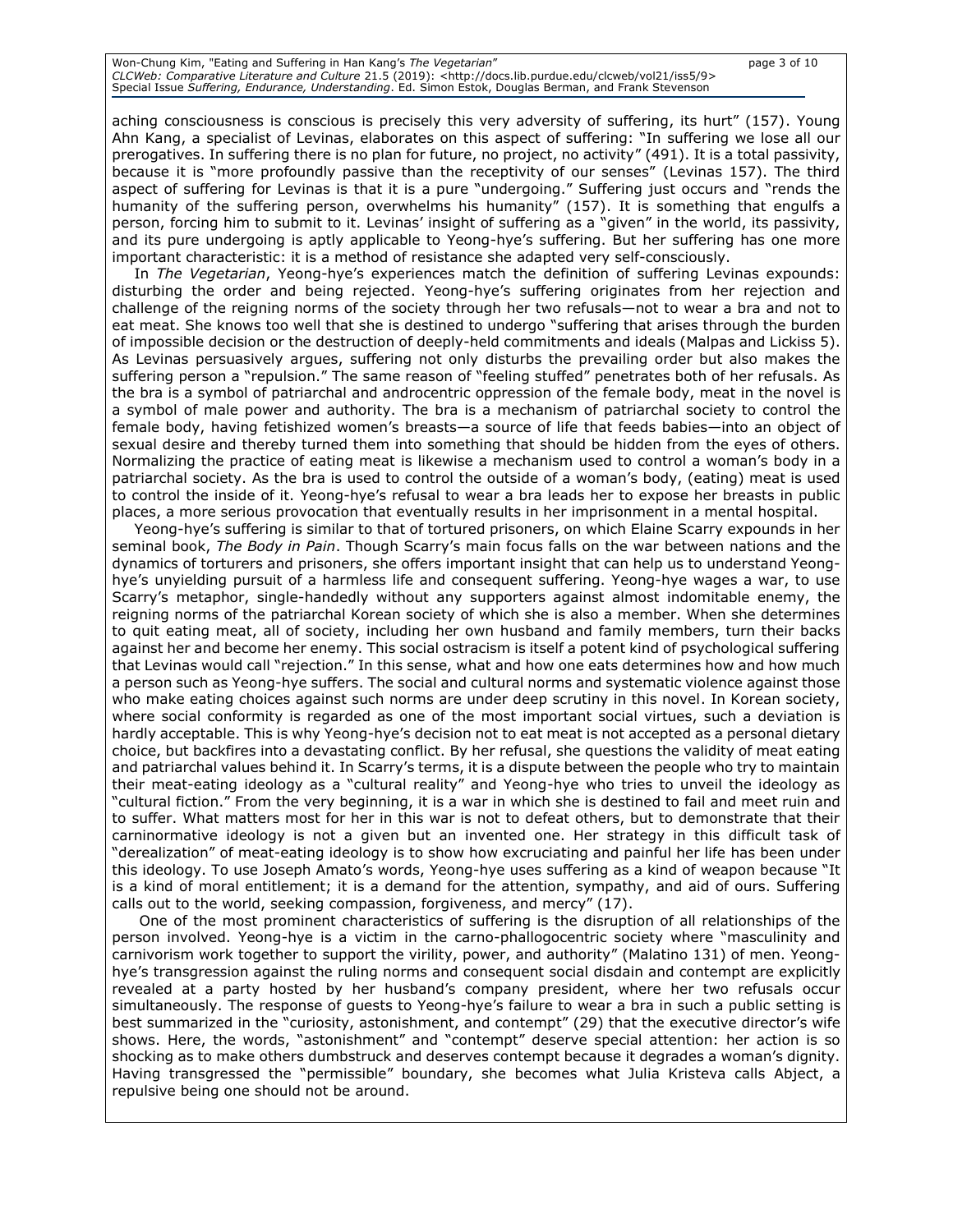| Won-Chung Kim, "Eating and Suffering in Han Kang's The Vegetarian"                                                             | page 4 of 10 |
|--------------------------------------------------------------------------------------------------------------------------------|--------------|
| CLCWeb: Comparative Literature and Culture 21.5 (2019): <http: 9="" clcweb="" docs.lib.purdue.edu="" iss5="" vol21=""></http:> |              |
| Special Issue Suffering, Endurance, Understanding. Ed. Simon Estok, Douglas Berman, and Frank Stevenson                        |              |

Yeong-hye's refusal to eat meat results in her being isolated from society, because eating meat is a measure used to judge the normal and the abnormal in Korean society. Uneasiness toward vegetarianism stems from the Korean belief that meat eating is a basic human instinct. In this sense, Korean society is a carnistic society that regards meat consumption as "normal, natural, and necessary" (Joy 96). Melanie Joy, who coined the term "carnism," elaborates that we see carnism "as a given, the 'natural' thing to do, the way things have always been and the way things always will be. We eat animals without thinking about what we are doing and why, because the belief system that underlies this behavior is invisible" (9). Until her trauma involving eating meat is uncovered in the form of a dream, Yeong-hye had also enjoyed meat as a proper member of meat eating society. She cooked meat dishes for her husband and did not even hesitate to hack a chicken into pieces with a rectangular butcher's cleaver (26). Her behaviors clearly demonstrate that she had no other choice but to adjust to and accept that mechanism of violence and oppression in order to survive in a meat-eating society. Yeong-hye is what Judith Butler's calls "the subject of feminism, [who] is produced and restrained by the very structures of power through which emancipation is sought" (*Gender* 4). Her identity as a woman is produced and restrained by the value of the patriarchal, meat eating culture against which she now struggles to free herself. As Okhee Lim, a Korean literature specialist notes, "because a woman's experience is already contaminated by the patriarchal symbolic order, the image of woman created by it cannot be pure" (37). In this sense, the fact that Yeong-hye enjoyed eating and cooking meat dishes for her husband indicates that she has gone through what Butler calls subjection, "a process of becoming subordinated by power as well as the process of becoming the subject" (*Psychic* 2). Butler regards subjectivity as an effect of discourses instituted by power and knowledge, which are accepted as natural and inevitable and, therefore, subjects<sup>2</sup> must conform. In this sense, subjectification, like gender, is a never-ending process that depends on the correct repetition of socially approved behavior (Doncu 334). Therefore, not following the ruling ideology, political power, and language puts one at risk of being declared abnormal, isolated, and ostracized by society. This is exactly what Yeong-hye faces when she, as a result of the visions she saw in her dream, announced her decision not to eat meat any longer.

Dreams play crucial roles in this novel, because they have triggered Yeong-hye's annihilating suffering by repeatedly bringing her oppressed trauma. They reveal her inner mind without any social censorship governing her consciousness and work as a mirror reflecting her mind. Dreams work as a channel through which her repressed trauma is revealed. Cathy Caruth in *Trauma: Explorations in Memory* argues that "trauma is experienced too soon, too unexpectedly, to be fully known and is therefore not available to consciousness until it imposes again, repeatedly, in the nightmares and repetitive actions of the survivor" (3). The relationship between trauma and suffering has been well discussed. Stephen K. Levine criticizes in *Trauma, Tragedy, Therapy: The Arts and Human Suffering* the prevailing conceptions of trauma in psychology and the social sciences for being inappropriate for understanding the human suffering trauma evokes (17) and asks for "more than cognitive manner" in approaching it. Deirdre Barrett's *Trauma and Dreams* persuasively expounds the relationship between trauma and suffering and how trauma shapes dreaming and what the dreaming mind might reveal about trauma. Yeong-hye dreams six times in the novel, and they are all italicized in the text. All these series of dreams have some relationship with meat eating and allow us to infer the real motive of her determination not to eat meat. The last line of her second dream gives a clue to all her dreams: "*Dawn of the next day. The pool of blood in the barn . . . I first saw the face reflected there*" (27). In the novel, "the barn" is a metaphor for a slaughterhouse and a butcher's shop, while "the pool of blood" is associated with life, death, and slaughter. Therefore, "the pool of blood in the barn" represents both the place of butchery and meat-eating society. Yeong-hye is, finally, able to look into herself through this mirror of meat-eating culture and to find, quite surprisingly, that the face reflected on the pool of blood is none other than her own. No one can deny that Yeong-hye is a representative of the victim of meateating culture, but she, in deep analysis, proves to be an assailant and accomplice, too. Only when we consider these double roles she plays in the novel, can we understand fully her dire suffering. This doubleness and, indeed, the notion of binaries is interrogated in in this novel.

The bewildering dialectics of the assailant and the victim can be traced back to the defining moment of her life regarding her pet Whitey. Many literary critics, including Chan-Kyu Lee and Eun-Ji Kee, have argued that Yeong-hye is a victim of meat-eating culture and her refusal to eat meat is caused by her trauma of being forced by adults to eat dog meat when she was a child. Her father's reaction to their family dog Whitey, when it bit nine-year-old Yeong-hye, goes far beyond a disciplinary action or appropriate revenge. Killing the dog by chaining it up to his motorcycle and circling the village seven laps until it falls dead in order to make its meat softer is a horrible spectacle of animal abuse. His action

<sup>&</sup>lt;sup>2</sup> For convenience, I use the terms "subject" and "person" (and their cognates) interchangeably.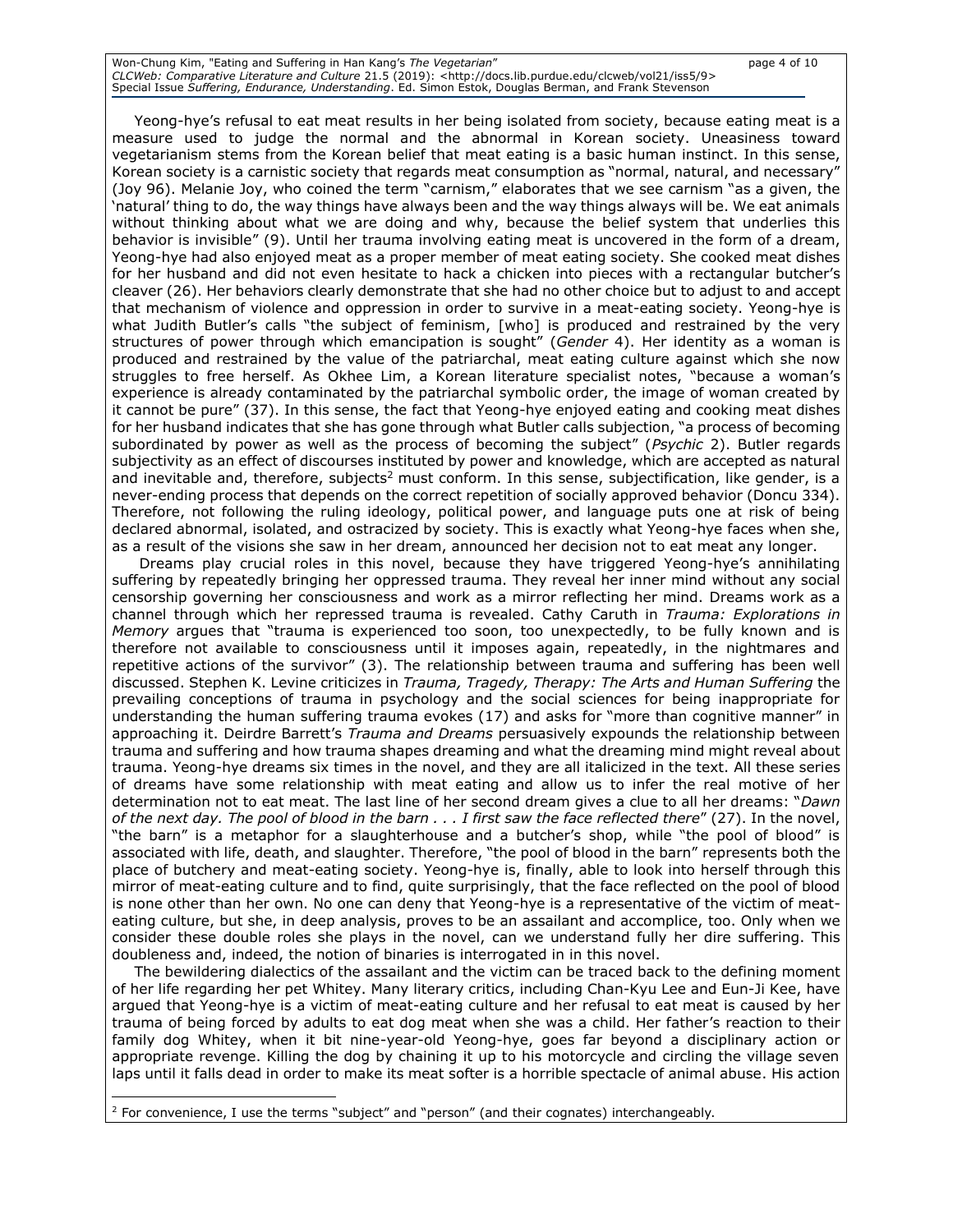| Won-Chung Kim, "Eating and Suffering in Han Kang's The Vegetarian"                                                             | page 5 of 10 |
|--------------------------------------------------------------------------------------------------------------------------------|--------------|
| CLCWeb: Comparative Literature and Culture 21.5 (2019): <http: 9="" clcweb="" docs.lib.purdue.edu="" iss5="" vol21=""></http:> |              |
| Special Issue Suffering, Endurance, Understanding. Ed. Simon Estok, Douglas Berman, and Frank Stevenson                        |              |

is a perfect example of what Christopher A. Monteiro et al. call "carnistic domination," that "justif[ies] the domination, subjugation, and killing animals for food" (52). They explain carnistic domination is a more hostile, hierarchy-enhancing category of carnistic beliefs than the carnistic defense which provides justification for meat consumption. In "From Carnivore to Carnist," Joy argues that "meat-eating rests on the speciesist assumption that humans are superior to other animals and that therefore, sacrificing nonhumans for the human palate is ethical and legitimate" (126). The animal abuse by Yeong-hye's father is not much different than what somebody is doing somewhere without our knowledge for our meat eating, though there may be some differences in the degree of abuse. Her mother's comment that "When we stop eating meat, the world will devour you whole" (56) emphatically summarize the basic mentality of meat-eating culture.

Yeong-hye's own response to this bizarre scene shows she has also internalized this ruling ideology. Standing inside the gate, she watches their "*Whitey, eyes rolling and gasping for breath, gradually exhaust himself*" (49). She shows no sympathy to the dying dog, her cherished pet, and is, instead, cruel: "*Every time his gleaming eyes meet my own I glare even more fiercely*" (49). This pathetic scene culminates in the village feast of eating dog meat soup. Yeong-hye also participated in this feast, at first perhaps reluctantly at the urging of adults, but later positively relishing the meat, as we can infer from her emptying "an entire bowl." This atrocious cruelty done to the family dog in front of a nine year old girl was too gruesome for her to bear without mental shock. Killing animals to make food is an ultimate form of animal abuse, and to kill one's own beloved pet and to eat it is far worse. In this sense, Yeonghye suffers a kind of "meat paradox," that is "the moral conflict meat eaters may experience when they care about animals, but also want to eat them" (Monteiro et al. 52). The enormity of the shock is paradoxically expressed in her words, "But I didn't care" and "I really didn't care." The repetition betrays the sincerity of her words, and the shock is deeply engraved in her deep consciousness as her archetypal trauma.

Disorientation and confusion about one's own identity are the most noticeable symptoms of a person in suffering (Cassell, "The Nature" 134). Yeong-hye also suffers severe confusion about her identity, because she has realizing that the face of the meat-lover is her own. Her paradoxical statement that the face is strange and familiar at the same time shows her confusion about her own identity and difficulty to accept herself as a meat eater: "*My bloody mouth. In that barn, what had I done? Pushed that red raw mass into my mouth, felt it squish against my gums, the roof of my mouth, slick with crimson blood. . . .Chewing on something that felt so real, but couldn't have been, it couldn't. My face, the look in my eyes . . . my face, undoubtedly, but never seen before. Or no, not mine, but so familiar . . . nothing makes sense. Familiar and yet not . . . that vivid, strange, horribly uncanny feeling*" (20). Here the slaughterhouse is a metaphor for the meat-eating world; her inability to find an exit on the opposite side shows how difficult it is to get out of this meat-eating culture. Because the "I" who shudders in fear with blood in her clothes, hands, and mouth is the portrait of Yeong-hye imprisoned within the meat-eating society, she cannot help but feel "a horribly uncanny feeling." She is excluded from society and alienated from herself.

Yeong-hye was virtually excluded from the society for her unyielding refusals at the party held by her husband's boss. She was ostracized even by her own family members after the terrible event at her sister's house-warming party—a sure sign of the gradual isolation from her world, the conspicuous sign of a person who is suffering. Her father's physical violence toward Yeong-hye at the family gathering clearly shows that eating meat is to accept patriarchal values and to refuse it is to repudiate male power. When she declares that she is not eating meat any longer, all the family members urge her to eat meat by employing all possible means: they cajole, persuade, threaten, and scold her. The scene of Yeonghye's adamant refusal to yield to their petitions, which are seasoned with familial love, look pathetic and truly pitiful. Her words, "Father, I don't eat meat" (46) are no less than her declaration of independence as an autonomous human being. But "in an instant, his strong palm cleaved the empty space" (46), because Yeong-hye's words are an outrageous and unacceptable challenge to her father, a paragon of the patriarchal and androcentric man. Even after he hits her so hard that "the blood showed through the skin of her cheek" (46), he was not satisfied yet, and orders the other male family members to hold her tight and pushes a piece of sweet and sour pork into her mouth by force. This indeed resembles a kind of rape, a kind of forced fellatio. Suffering is enduring this kind of extreme violence in a state of total passivity through which Yeong-hye's own intactness as a person has irrevocably collapsed. The only resistance Yeong-hye can exert against this indiscriminate violence is to moan and to harm herself. Over the issue of meat eating, the moral laws of family and the minimal care and regard for fellow human beings vanish like a bubble.

Yeong-hye suffers in the sense that Levinas understands suffering—namely as extreme distress that a helpless being undergoes passively. In the novel, Yeong-hye's suffering does not stop at being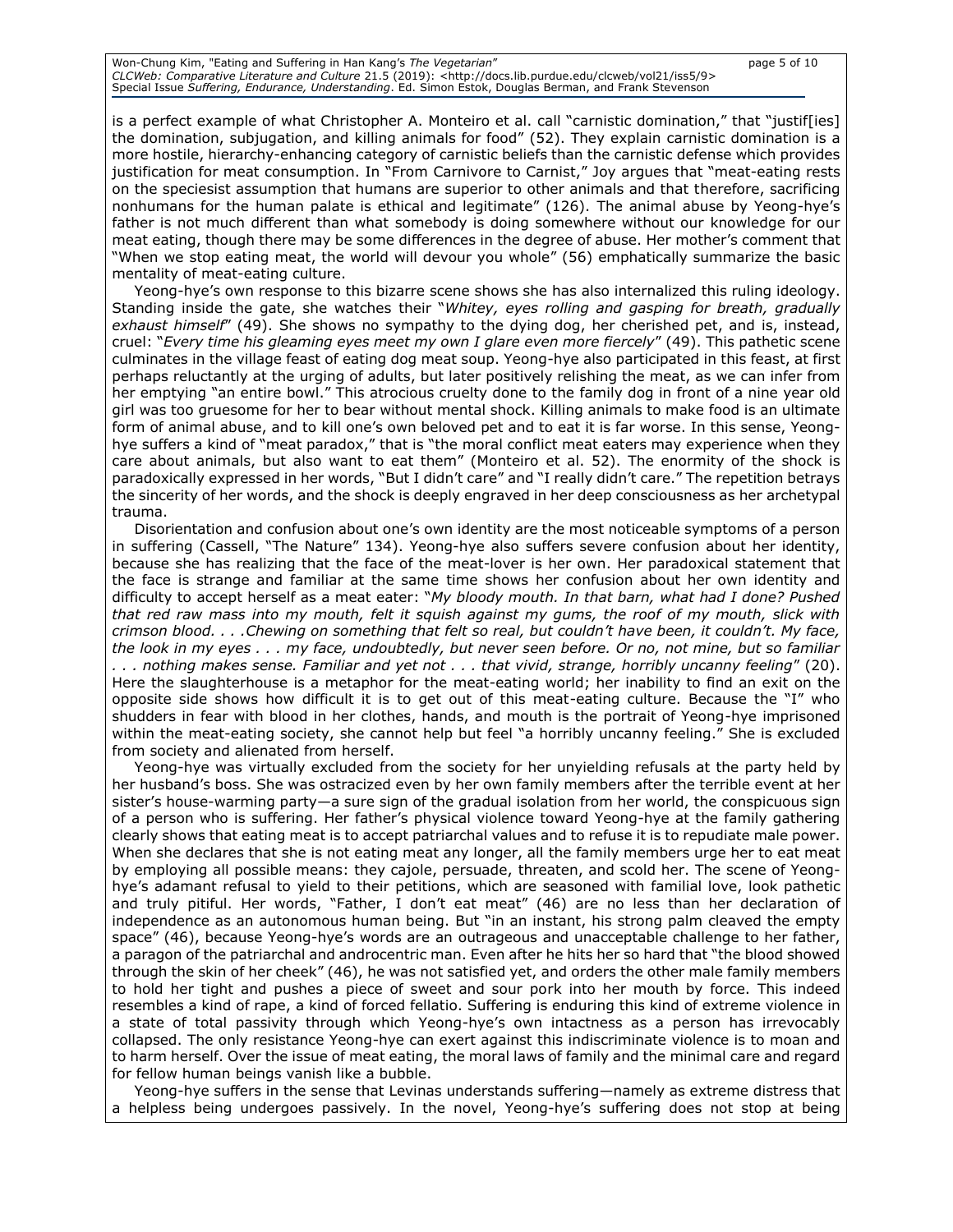| Won-Chung Kim, "Eating and Suffering in Han Kang's The Vegetarian"                                                             | page 6 of 10 |
|--------------------------------------------------------------------------------------------------------------------------------|--------------|
| CLCWeb: Comparative Literature and Culture 21.5 (2019): <http: 9="" clcweb="" docs.lib.purdue.edu="" iss5="" vol21=""></http:> |              |
| Special Issue Suffering, Endurance, Understanding. Ed. Simon Estok, Douglas Berman, and Frank Stevenson                        |              |

smacked on her face and forced to eat meat; rather, her most precious relationship with other family members breaks apart irrevocably. The issue of meat-eating undoes the father/daughter relationship and challenges the very integrity human relations have. The father turns into an animal chasing his prey and she into a cornered animal in a battlefield of survival. To borrow her brother-in-law's words, "Every single one of them—her parents who had force-fed her meat, her husband and siblings who had stood by and let it happen—were total strangers or enemies" (74). Like the tortured prisoner Scarry mentions, Yeong-hye, stunned by this relentless violence and consequent pain, loses her words. Her words cease to take form in a human language and are, instead, substituted with the cry of an animal. Only gnarling, moaning sounds come out of her mouth. Her eyes, gazing at her own family members, tremble unsteadily like those of a cornered animal. These terrified eyes of Yeong-hye overlap with those of dying Whitey, chained and dragged to death by her father's motorcycle. Her father's force-feeding of meat into her mouth strikingly resembles feeding various things like sawdust, plastic, paper, antibiotics, and hormones to cattle in animal factory farms, as graphically portrayed in Ruth Ozeki's *My Years of Meat*. Animal suffering is closely related with women's suffering in androcentric society. The work of Carol Adams, one of the pioneers linking meat with misogyny bears importantly on Yeong-hye's resistance to meat eating culture and the androcentric culture that oppresses women by setting patriarchal values as a gold standard.

Adams insists in *The Sexual Politics of Meat* that "patriarchy is a system of sexual discrimination inherent in the relation between humankind and animal" (20) and that "meat is a symbol of patriarchy" (74). As we can see in the above incident, Yeong-hye is mercilessly victimized and degraded into the status of an animal, losing the status of an autonomous human being. In the novel, woman and animal become interchangeable and the oppression of animal and woman goes hand-in-hand. Investigating meat eating and vegetarianism from the perspective of feminism, she also highlights "the relation between woman and animal" and in particular "the mutually overlapped oppression" (25, 80). Under this thought system, women are lumps of meat, and "meat" becomes a term to express woman's oppression (95); through this process, the body of animals and women both become the object of consumption and exploitation. As pornography and prostitution objectify and commodify a woman's body, so too does meat eating objectify and commodify the body of an animal.

While Adams investigates the issue of meat from the point of sexual politics, Jeremy Rifkin explores the issue of meat eating from a historical and ecological point of view in *Beyond Beef*. He emphasizes how meat-eating has been one of the most powerful means of preserving patriarchal society when he says that "beef-eating myths and dietary practices have been used throughout history to maintain male dominance and establish gender and class hierarchies" (4). Examining the psychology of eating beef, he notes the close relationship between eating red meat and men's sexual desire: "for a long time in the myth and tradition people have thought the blood flowing through the red meat confers [on them] strength, aggression, passion, and sexuality, all virtues coveted among beef-eating people" (239). Therefore refusing to eat meat is no less than denying masculinity, the very foundation of patriarchy: "believing that they are being denied their maleness by being denied their meat, husbands often lash out at their spouses" (Rifkin 244). This is why Yeong-hye's father apologizes to his son-in-law, complaining that his wife is not serving meat, by saying "I am the one who's ashamed" (36). In the novel, violence is, unfortunately, a universal characteristic of patriarchal men. Yeong-hye has been exposed to her father's violence from childhood and got lashed on her calves until she was eighteen years old; it has culminated in his slapping her cheek in the aforementioned family party. As her sister tells us, all this violence toward Yeong-hye is caused by her inability to curry her father's favor, being meek and naïve. The only choice open to a woman in patriarchal society is to please her father, that is, to follow her father's values or suffer under his violence.

The disintegration of Yeong-hye's integrity and reduction of her world culminates in her husband's sexual abuse, adding the unbearable suffering of being raped by her own spouse. That Yeong-hye's refusal to eat meat is followed by her refusal to have sex with her husband shows the close relationship between eating meat and sex. Leon Rappoport also insists on the tie between food and sex, saying "there is at least an implicit if not explicit link between food and sex" (163). She explains to her husband that she cannot sleep with him because of "The meat smell. Your body smells of meat" (24). Her answer to his protest that no smell can come from him because he has just taken a shower tells us that the smell she is talking about is not just a smell of meat. To her, this smell is the smell of meat-eating and of her patriarchal father, as well. Her refusal to sleep with her husband results in a spousal rape, thereby making her a rape victim. In spite of Yeong-hye's strong resistance, he inserts himself, spitting out vulgar curses and succeeds in raping her once in three attempts. Whenever he does this, she endures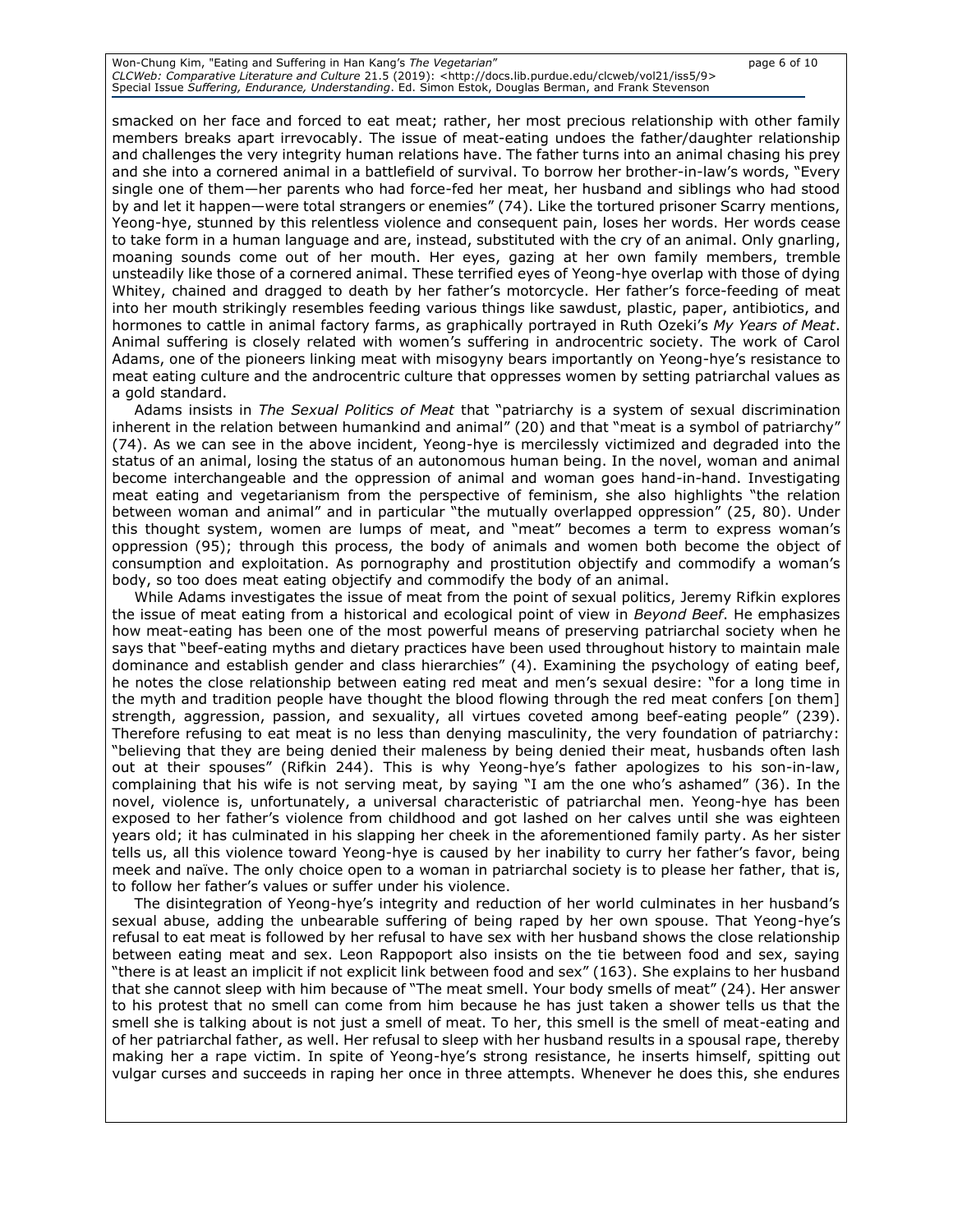## Won-Chung Kim, "Eating and Suffering in Han Kang's *The Vegetarian*" page 7 of 10 *CLCWeb: Comparative Literature and Culture 21.*5 (2019): <http://docs.lib.purdue.edu/clcweb/vol21/iss5/9><br>Special Issue *Suffering, Endurance, Understanding*. Ed. Simon Estok, Douglas Berman, and Frank Stevenson

this with "a blank face as though she were a comfort woman"<sup>3</sup> (38). Like her father, who opened her mouth and inserted meat into it by force, her husband opens her body by force and inserts his desire. The violence toward women in order to keep androcentric values is handed down from father to son-inlaw. Through this sexual violence, Yeong-hye's position degrades from that of a wife to a comfort woman. This terrible experience brings about, in turn, self-abasement and self-abomination that the victimized woman has to endure. Her "blank face" is an exact copy of young Yeong-hye's face as she "accepted her father's violence to the bone without any resistance" when she was a child.

Yeong-hye cannot eat meat because the faces she sees in her dream are not only the faces of killed animals but also her own face, and to be more specific, her face inside her stomach. This face is very similar to what Amato mentions as "given face" of victims that "look back at us" (xx), claiming our attention and compassion. Because the faces are ingrained within her own stomach, she cannot get away from them until she empties out her stomach and belly. It means that nobody, once born into the meat-eating culture, can be free from this fundamental structure of violence. Her dilemma is similar to what Butler calls "a larger cultural and political predicament" in the formation of subject, "namely, how to take an oppositional relation to power that is, admittedly, implicated in the very power one opposes" (*Psychic* 17). Her refusal to eat is, in a deep sense, a repudiation of our eating culture and its intrinsic violence of killing other living beings. In this sense, Yeong-hye is reminiscent of a sacrificial lamb, suffering to bear the karma of humanity's violent eating.

Yeong-hye's dietary choice of vegetarianism is, above all things, an attempt to escape from the fundamental suffering inherent in our eating condition. She struggles to remove the animality within her own body and to embody the characteristics of plant in her body. The process proceeds in the order of no longer eating meat, adopting a vegetarian diet, becoming an anorexic, and finally, becoming like a plant. To remove animality, she first stops eating meat and then endeavors to erase the trace of meat eating stacked within her body. She becomes "a stark mad woman" who throws away all meat food items in the refrigerator and eats "lettuce and soybean paste, plain seaweed soup without the usual beef or clams, and kimchi" (20). Openly announcing that one is practicing vegetarianism is very uncommon in Korea, and a very bold gesture.<sup>4</sup> Her public announcement, in spite of the apparent danger that she will be regarded as an insane woman, stems from her conviction that vegetarianism is the only way she can free herself not only from the oppression of animals but also from the male oppression of women. At this intersection, the connection between vegetarianism and feminism becomes evident. As Soo-jeong Shin argues, at the bottom of this novel lies the author's rethinking of "the relationship between human violence and animal violence, between child abuse and animal abuse, between the battering of women and animal maltreatment" (197).

Yeong-hye's progress from vegetarian to anorexic plainly witnesses the severity of her suffering under our ontological condition of eating other's lives to keep us alive. In spite of many revolutionary characteristics, vegetarianism is also, in a strict standard, taking the lives of other beings, unless we deny that plants are alive too, even if the level of violence involved cannot be compared with meat eating. Yeong-hye still cannot stop inflicting harm on living things, though she chews and swallows only "fruits, rice cake or tofu sushi" that her sister brings to her when she is in a mental hospital. She loathes the paradoxical predicament that she is eating and thereby taking the lives of vegetables, while she longs to become a plant. In this sense, it is natural choice for her to practice anorexia—to go beyond a vegetarian diet and simply not eat. Her anorexia is quite different from the refusal of other people to eat. Anorexia is the desire to have complete control over the body. It is mostly women who suffer from this. Yeong-hye is fighting against androcentric "sexism" and the loss of her autonomous self, two main motives of anorexia. Rappaport notes that "the movement to anorexia occurs when eating anything at all brings about a high level of anxiety and becomes a direct threat to self-esteem" (90). Maggie Helwig, a Canadian novelist and social justice activist, also explains that anorexia nervosa is an act of protest, and behind it lies our equation of food with "sin" (227). Refusing food and becoming horribly thin, "like a child in a devastated area," is "a strong statement" that "what I have been given is not sufficient, not real, not true, not acceptable" (Helwig 227). Her argument sheds light on understanding Yeong-hye's anorexia. The meat that was given to her (part of the body of an animal) represents patriarchal violence. The meat is not real food, and, therefore, she cannot accept it. For Yeong-hye, eating non-food

<sup>3</sup> The word is a translation of the Japanese *ianfu* (慰安婦), a euphemism for [prostitutes](https://en.wikipedia.org/wiki/Prostitute), who were forced into [sexual](https://en.wikipedia.org/wiki/Sexual_slavery)  [slavery](https://en.wikipedia.org/wiki/Sexual_slavery) by the [Japanese army](https://en.wikipedia.org/wiki/Imperial_Japanese_Army) during [World War II.](https://en.wikipedia.org/wiki/World_War_II)

<sup>4</sup> The situation regarding vegetarianism in Korea is quite different from 2007 when *The Vegetarian* was first published. According to the Korea Vegetarian Union, about 1-2 % of Korean population is vegetarian and potential vegetarians are up to 15% in 2015. You can easily find vegetarian restaurants in Korea and there are some vegan restaurants too.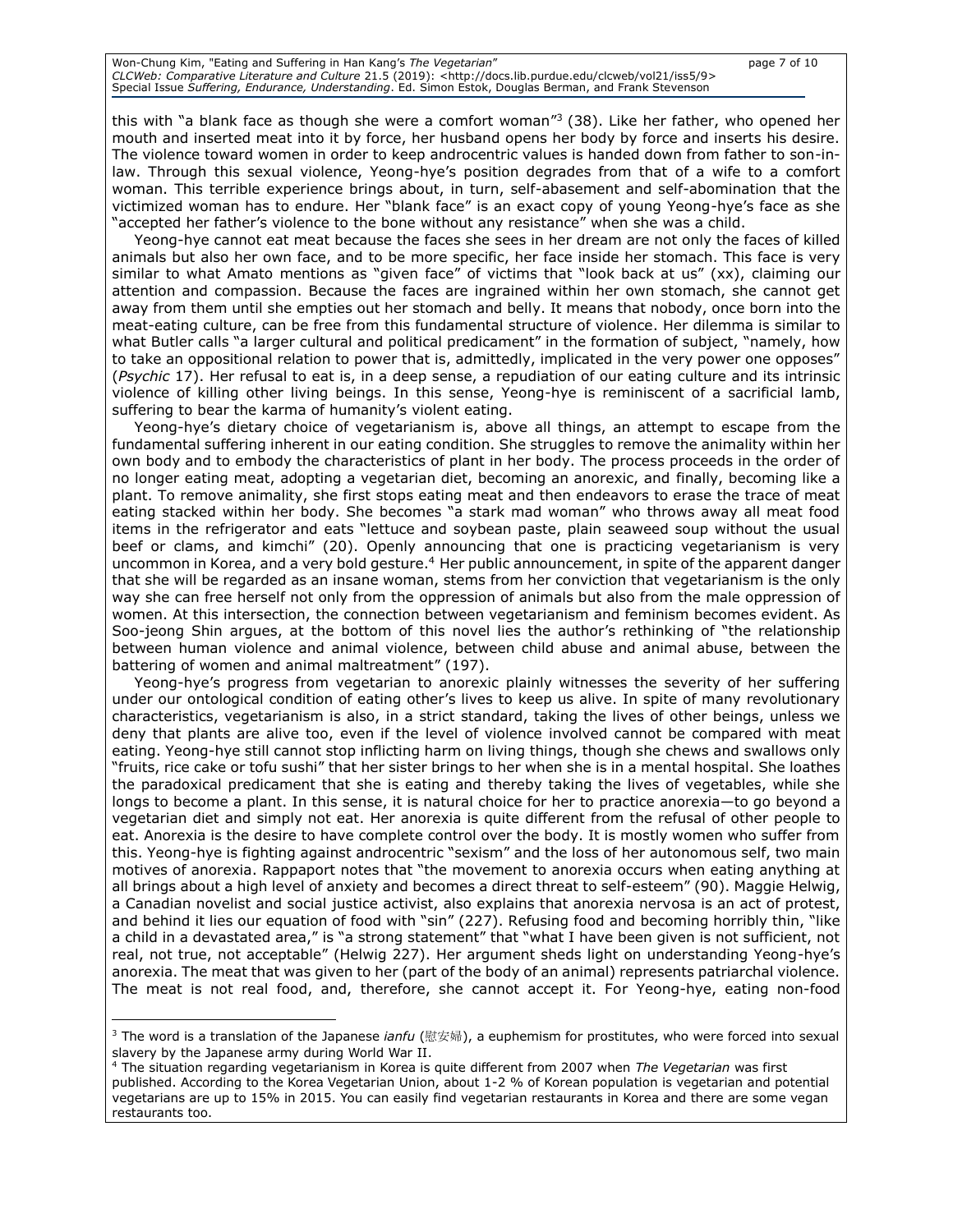evacuates the core of her being. In this sense, Slavoj Žižek's insight that anorexia is not "eating nothing but a positive longing for the ultimate object, nothingness" is also applicable to Yeong-hye (qtd. in Jeong 27).

In the midst of almost unbearable suffering, Yeong-hye finally loses her language. As anorexia is her endeavor to erase the trace of animal in her body, aphasia is then a process of purging the language contaminated with patriarchal ideology. The fact that she does not speak except in quotations by other speakers in the novel, and that she speaks only through the titled italicized language of dream shows that patriarchal society deprives her the status of speaking subject and forces her into silence. If language is a world of the ruling ideology made with symbols, as a Korean literature critic Mi-yeong Woo suggests (459), Yeong-hye is unable to secure her own position in the society. That is the reason why she speaks only in quotations, and her language is formulated in the forms of screams nobody can understand. Her moans and screams resemble the sound of animals, and this is, according to Gwi-eun Han, a Korean literature specialist, a clear indication that she is receding gradually from the world of logos (294). These murmurings and screams are "the sounds anterior to language that a human being reverts to when overwhelmed by pain" (Scarry 49) and is irrefutable evidence of the severity of Yeonghye's suffering. As Malpas and Lickiss explain, "to speak in ways that are adequate to suffering is always a challenge—the danger is that one's words, no matter how eloquent, will always seem to fall short of what is undergone, to be incapable of meeting the needs of the one who suffers" (3). It is difficult to articulate one's suffering. In this sense, Yeong-hye's aphasia and silence are meaningful indeed.

The final loss suffering causes to a person is the annihilation of existence. Yeong-hye's loss of language is tragic indeed, but this loss is not the end of her journey. She ardently wishes to become a plant because a plant, she thinks, consumes only air and water and is free from the intrinsic violent structure of our eating. A plant doing photosynthesis is what she really wants to be after departing from the body of animal; working towards this goal, she endures every day, "like some kind of mutant animal" (98). Woo insists that "Yeong-hye's vegetarianism and anorexia are not a mere evading of meat eating but a self-punishment. . . Her anorexia is an extreme case of self-denial for self-extinction" (464). It is true that her anorexia has some elements of self-denial and self-extinction, but the other aspect of it that she is posing a provocative question to our meat-eating culture—should be noted. Her longing to become a tree is, above all things, a desire to transform her from a being eating other beings to a being that provides food for them. And this process involves not only the extinction of her physical self but also her own inner contamination with corrupt patriarchal and androcentric values.

The list of Yeong-hye's kinds of suffering caused by her endeavor to keep her identity as a woman and a vegetarian is long. It includes isolation from the society, social disdain and contempt, being ostracized by her own family members, spousal rape, divorce, imprisonment in the mental hospital, loss of identity, anorexia, schizophrenia, and even self-annihilation. Though her suffering shares many characteristics of suffering expounded by scholars such as Cassell and Levinas, Amato, and Malpas and Lickiss, there is one very peculiar difference in her suffering. In spite of the dire suffering she passively endures, she does not renounce her ardent desire to become a plant. Her doctor in the mental hospital explains that "It isn't that she's not unconscious, exactly—rather, it is as if her conscious mind is so completely concentrated on something" (178). This "something" is the desire to keep her perseverance of fighting against the reigning norms of the patriarchal, meat-eating society and to expose fundamental violence inherent in our eating. Amato explains that "people use suffering to prove their sincerity. They renounce pleasures, undertake dangerous journeys and pilgrimages, undergo great ordeals to prove their worth, or receive forgiveness" (17). This is an apt summary of Yeong-hye's purpose in her long itinerary of suffering. By unabashedly showing her anorexic skeletal body and how she was cruelly victimized, she becomes the "given face" of a person in suffering that repeatedly haunts our consciousness.

*The Vegetarian* offers resistance to meat-eating as a challenge to patriarchal precepts, at once defining suffering and revealing it to be central to the disintegration of Yeong-hye's previous identity and to her subsequent rebirth as an ethical being. The inextricability of suffering from humanity's life is poignantly visible everywhere, and "we cannot address the question of what it is to be human without also attending to the question of what it is to suffer" (Malpas and Lickiss 1). In this sense, how and why Yeong-hye suffers so severely tells us a lot not only about herself but also about the other members of society. Her experiences also help us understand precisely what constitutes suffering, a topic on which scholars have increasingly theorized. Her experiences are caused by her adamant will not to give up her personhood as a woman and a vegetarian. We witness the mercilessness and cruelty of patriarchal, meat eating society against which Yeong-hye is fighting. Her experiences constitute suffering in the truest sense and by the end of the novel, her skeletal anorexic body exerts "a powerful moral claim upon us" (Amato xx). Watching suffering makes us look back ourselves and thereby can work as "as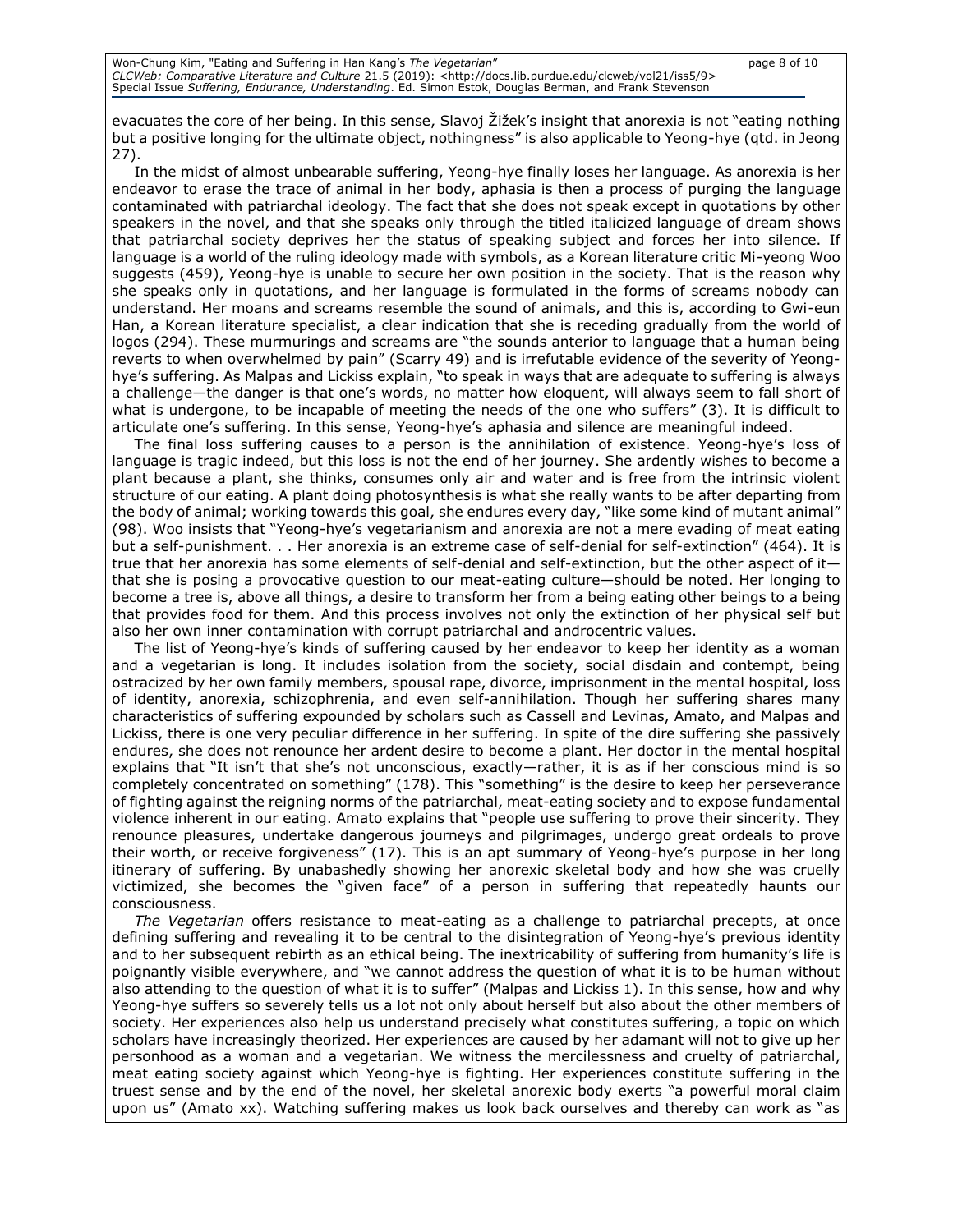Won-Chung Kim, "Eating and Suffering in Han Kang's *The Vegetarian*" page 9 of 10 *CLCWeb: Comparative Literature and Culture 21.*5 (2019): <http://docs.lib.purdue.edu/clcweb/vol21/iss5/9><br>Special Issue *Suffering, Endurance, Understanding*. Ed. Simon Estok, Douglas Berman, and Frank Stevenson

the very bond of human subjectivity, even to the point of being raised to a supreme ethical principle" (Levinas 159). Yeong-hye's suffering asks for our attention and provocatively challenges us to lessen suffering of other beings. The implication for meat eating reaches far beyond the novel.

#### **Works Cited**

Adams, Carol. *The Sexual Politics of Meat: A Feminist-Vegetarian Critical Theory.* Bloomsbury, 2015.

Amato, Joseph A. *Victims and Values: A History and a Theory of Suffering*. Praeger, 1990.

Barrett, Deirdre. *Trauma and Dreams.* Harvard UP, 2001.

Butler, Judith. *Gender Trouble: Feminism and the Subversion of Identity*. Routledge, 2006.

---. *The Psychic Life of Power: Theories of Subjection*. Stanford UP, 1997.

Cassell, Eric J. "The Nature of Suffering and the Goals of Medicine." *Loss, Grief and Care*, vol. 8, no. 1-2, 1998, pp. 129-42.

---. *The Nature of Suffering and the Goals of Medicine*. Oxford UP, 2004.

Caruth, Cathy. "Trauma and Experience: Introduction." *Trauma: Explorations in Memory*, edited by Cathy Caruth, The Jones Hopkins UP, 1995, pp. 3-12.

Derrida, Jacques. "'Eating Well,' or the Calculation of the Subject: An Interview with Jacques Derrida." *Who Comes After the Subject?*, edited by Eudora Gadava, Peter Connor, and Jean-Luc Nancy, Routledge, 1991.

Doncu, Roxana Elena. "Feminist Theories of Subjectivity: Judith Butler and Julia Kristeva." *Journal of Romanian Literary Studies*, no. 10, 2017, pp. 332-36.

Han, Gwi-eun (한귀은). "외상의 (탈)역전의 서사—한강의 *채식주의자* 연작에 관하여" (A (Post) Counter-transference Narrative of Trauma in Han Kang's *The Vegetarian*). 배달말 (*Korean Language*), no. 43, 2008, pp. 289-317.

Han, Kang (한강). 채식주의자 (*The Vegetarian: A Novel*). Translated by Deborah Smith, Hogarth, 2015.

Helwig, Maggie. "Hunger." *Norton Critical Reader*, edited by Linda Peterson and John C. Brereton, W. W. Norton, 2003, pp. 225-29.

Jeong, Mi-Sook (정미숙). "욕망, 무너지기 쉬운 절대성: 한강 연작소설 *채식주의자*의 욕망분석" (Desire, the Fragile Absolute:

An Analysis on Desires found in a Part of Han Kang's Novel Series, *The Vegetarian*). 코기토 (*Cogito*), vol. 64, no. 8, 2008, pp. 7- 32.

Joy, Melanie. "From Carnivore to Carnist: Liberating the Language of Meat." *Satya*, vol. 18, 2001, pp. 126-127.

---. *Why We Love Dogs, Eat Pigs, and Wear Cows: An Introduction to Carnism*. Conari, 2011.

Kang, Young Ahn. "Levinas on Suffering and Solidarity." *Tijdschrift voor filosofie*, vol. 59, 1997. pp. 482-504.

Lee, Chan-Kyu and Lee Eun-Ji (이찬규ˑ이은지). "한강의 작품 속에 나타난 에코페미니즘 연구" (An Essay on Ecofeminism in Han Kang's Works). 인문과학 (*Journal of Humanities*) no. 46, 2010, pp. 43-67.

Levinas, Emmanuel. "Useless Suffering." *The Provocation of Levinas: Rethinking the Other*, edited by Robert Bernasconi and David Wood, Routledge, 1988, pp. 156-67.

Levine, Stephen K. *Trauma, Tragedy, Therapy: The Arts and Human Suffering. Jessica Kingsley Publishers, 2009.* 

Lim, Okhee. 주디스 버틀러 읽기*:* 젠더의 조롱과 우울의 철학 (*A Reading of Judith Butler: The Parody of Gender and Philosophy of Melancholy*). Yeoiyeon, 2006.

Malatino, Hilary. "Carnophallogocentricism and *The Sexual Politics of Meat*." *Journal for Critical Animal Studies*, vol. 9, no. 3, 2011, pp.128-34.

Malpas Jeff and Norelle Lickiss eds. *Perspectives on Human Suffering*. Springer, 2012.

Monteiro, Christopher A., Tamara M. Pfeiler, Marcus D. Patterson, and Michael A. Milburn. "The Carnism Inventory: Measuring the Ideology of Eating Animals." *Appetite*, no. 10, 2017, pp. 51-62.

Rappoport, Leon. *How We Eat: Appetite, Culture, and the Psychology.* ECW Press, 2003.

Rifkin, Jeremy. *Beyond Beef: The Rise and Fall of the Cattle Culture.* Plume, 1992.

Scarry, Elaine. *The Body in Pain: The Making and Unmaking of the World.* Oxford UP, 1985.

Seo, Dong-Wook (서동욱). 차이와 타자*:* 현대 철학과 비표상적 사유의 모험 *(Difference and the Other: Modern Philosophy and the Adventure of Non-representational Thoughts*). Munhakkwa Jiseongsa, 2000.

Shin, Soo-jeong (신수정). "한강 소설에 나타나는 '채식'의 의미: *채식주의자*를 중심으로" (The Meaning of Being Vegetarian

in the Novels of Han Kang: Focusing on *The Vegetarian*). 문학과환경 (*Literature and Environment*), vol. 9, no. 2, 2010, pp. 193-211.

Woo, Mi-yeong (우미영), "주체와의 역설과 우울증적 주체—한강의 소설을 중심으로" (A Study of Paradox of Subjection and Its Melancholic Subject--Focusing on Han Kang's Novels). 여성문학연구 (*Feminism and Korean Literature*), no. 30, 2013, pp. 451-81.

**Author Profile:** Won-Chung Kim teaches English poetry, environmental literature, and translation at Sungkyunkwan University. He has published articles on American ecopoets including on Gary Snyder, Wendell Berry, Robinson Jeffers, A.R. Ammons, and Korean environmental writers in journals such as *ISLE* (*Interdisciplinary Studies of Literature and Environment*), *Comparative American Studies*, and *Foreign Literature Studies*. Kim has also translated